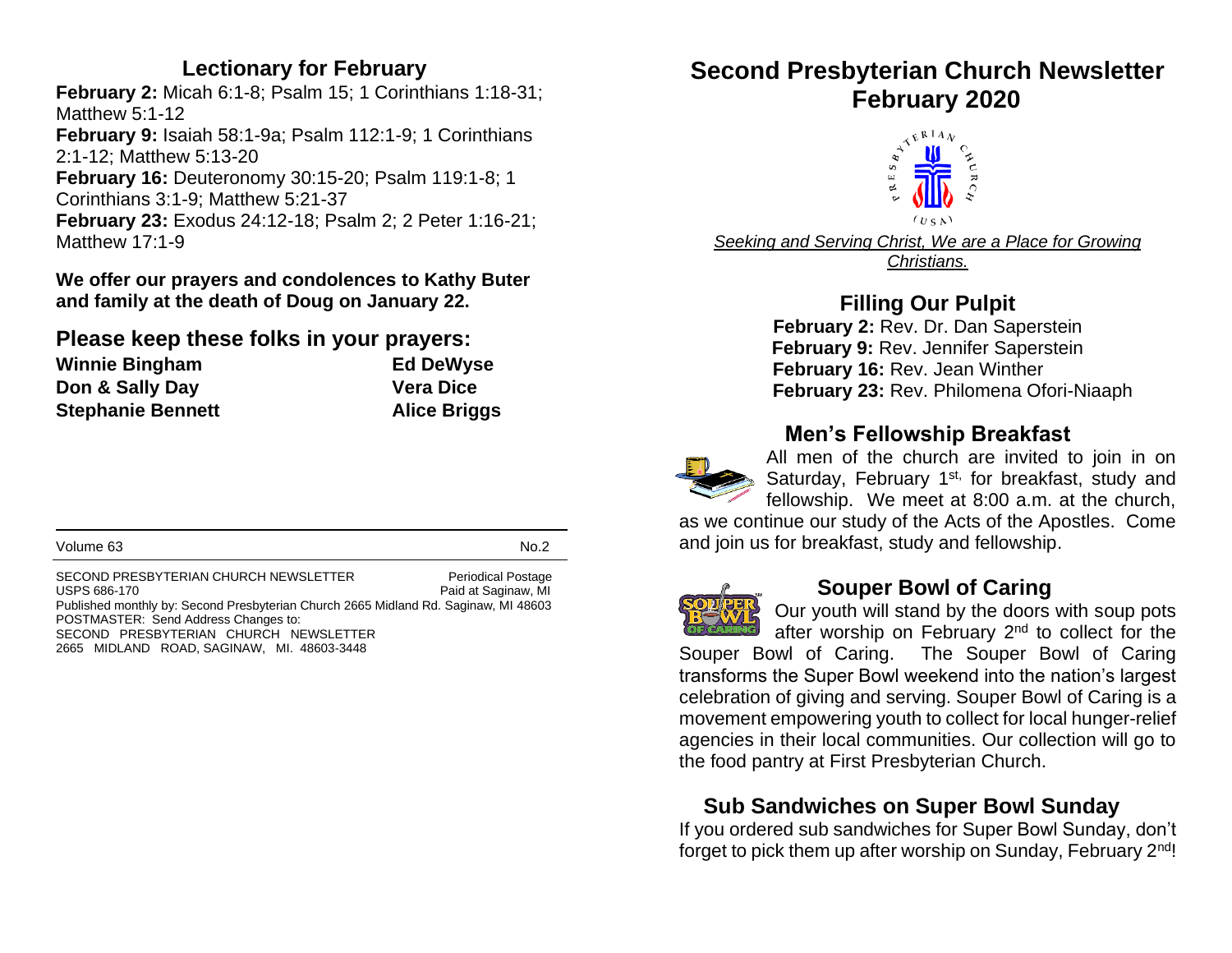# **Busy Hands and Hearts**

We will meet on Monday, February 3<sup>rd</sup>, from 1:00 to 3:00 p.m. You do not need to know how to crochet, knit or sew. This month we are looking for people who would like to deliver our finished items.

We are in need of the following items:

and enjoy Sunday morning fellowship.

**Zippers 7" or shorter**, **large snaps, hook and eyes, twill tape, colorful buttons 1" inch or larger, and charms that can be sewn on our** *twiddlemuffs.* If you need more information please contact Ruth Anderson@792-0372.

# **Boy Scout Sunday and Pancake Breakfast**



Boy Scout Sunday is February 9<sup>th</sup>, and our troop is putting on a Pancake Breakfast immediately after worship. Please plan to stay after worship for delicious pancakes, sausage, coffee and juice. Come to support our Scout Troop 321, have your breakfast

 **Florence Gilmour Circle**

All women of the church are invited to join us on Wednesday, February 12th, at 9:30 a.m. as we study *John the Baptist* of Karen Kingsbury's book "*Family of Jesus."*

#### **2 nd @Second**

Please join us at 10:45 a.m. on Sunday morning as we continue our study of world religions. We are finishing up the study of Judaism this month. The schedule is as follows: **February 2:** *Philosophers and Mystics* **February 9: No 2nd @ Second** (Boy Scout Pancake Breakfast) **February 16:** *The Legal Frameworks of Judaism – Halakha*

**February 23:** *Common Judaism – or a Plurality of Judaism?* **March 1:** *Judaism and "Others"*

Covers @ FirstCovers.com





This month the children in  $2^{nd}$  –  $5^{th}$  grades will be exploring "Jesus' Baptism" and "Jesus washes Feet" in the Sunday school workshops. The children will be experiencing a "doll" baptism, mirror craft, a matching game, and other fun activities. If you would like to lead a workshop, please talk to Peggy. Join us for some fun.

# **Young Children and Worship**

(4 year old  $-1<sup>st</sup>$  grade) **February 2 –** Parable of the Mustard Seed **February 9 –** Parable of the Leaven **February 16 –** Parable of the Good Samaritan **February 23 –** Jesus in the Wilderness

# **Ash Wednesday Taizé Service**

On Wednesday, February 26, there will be a reflective worship in the tradition of Taizé in the sanctuary at 7:00 p.m. This worship will include meditative music, scripture readings, silence, and the imposition of ashes. We invite all to spend a quiet hour as we begin Lent with this introspective style of worship. Childcare will be available.

# **Per Capita Apportionment**

At the beginning of each year our Per Capita Apportionment for ecclesiastical expenses comes due. Per Capita is part of being a Presbyterian and connecting to the Presbyterian Church as a whole; it is part of the glue that holds Presbyterians together The total 2020 per capita amount is \$8,294 for our church or \$29.00 per member (not per household). It goes to General Assembly, Synod of the Covenant and the Presbytery. If each member pays their Per Capita amount above their regular giving then pressure on our budget is reduced. Please mark Per Capita on your check or envelope.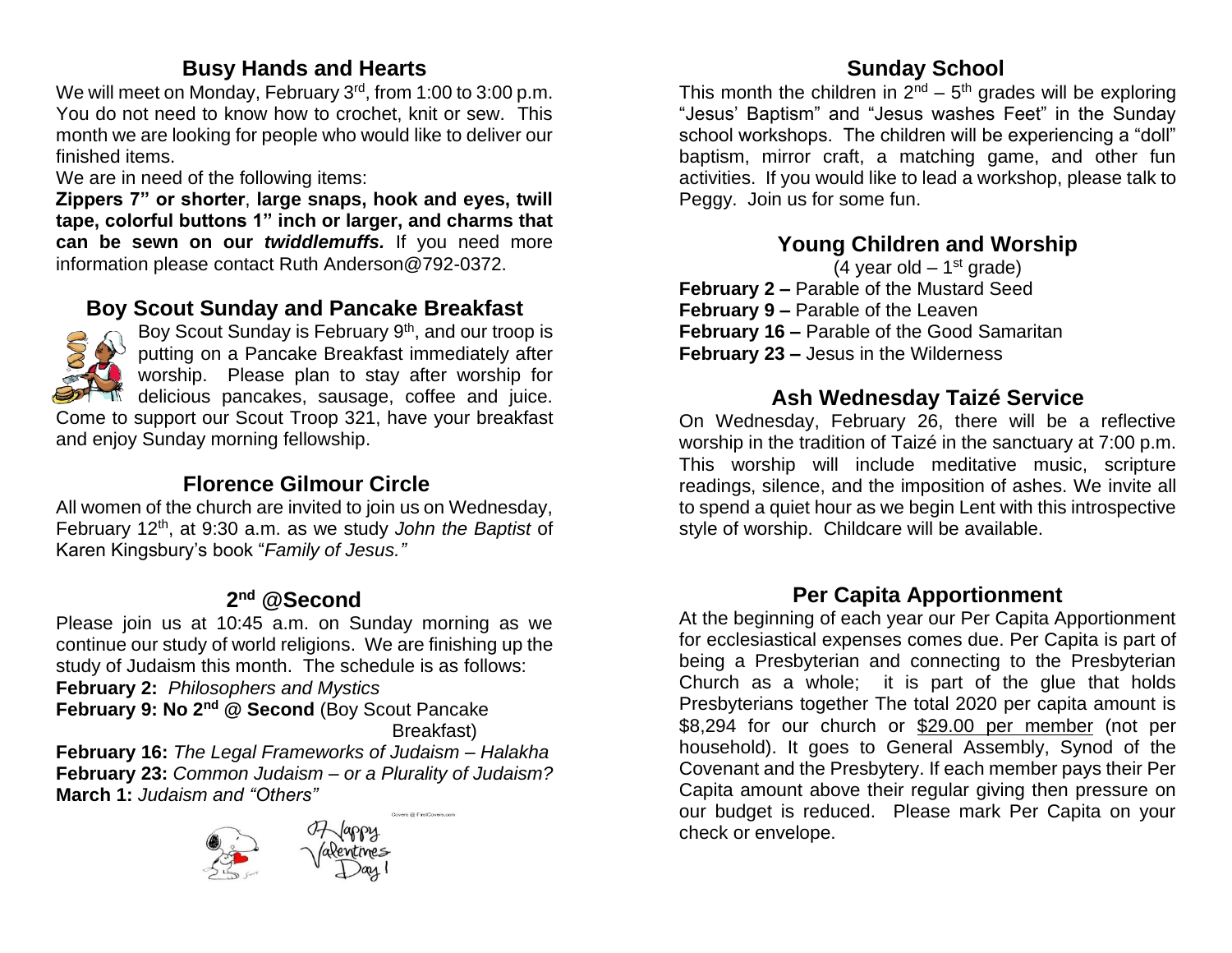# **Communion Servers for March 1**

If you are a past or present Elder or Deacon, please consider helping serve Communion on March 1<sup>st</sup>. The signup sheet is in the gathering area.

# **Feeding Individuals Sharing Hope – F.I.S.H.**



On communion Sundays we collect food for the First Presbyterian Church Food Pantry. We know that it is our privilege to feed the hungry

and care for the poor as we are fed and sustained by the grace of God. Please bring your non-perishable food and place them on the table in the main hallway on Sunday, March 1<sup>st</sup>.

#### **Youth Events**

**Saturday, February 1st** – we will be making sub sandwiches for the Super Bowl. Join us in the kitchen at 1 p.m. to make some subs!

**Sunday, February 2nd** – PYG during Sunday School time. We will also be passing out sub sandwiches after worship and collecting funds for the Souper Bowl of Caring **Sunday, February 9th** – PYG during Sunday School time **Sunday, February 16th** – PYG during Sunday School time **Sunday, February 23rd** – PYG during Sunday School time **Sunday, March 1st** – Soup/Chili Cook off!! Meet us in Fellowship Hall at 3:30 p.m. and please bring a dessert to share.

# **Annual Chili and Soup Cook-Off**

Our Youth Group will again be hosting a Chili and Soup Cook-Off this year!! Whether you want to put your chili or soup (or both) in the running for the "Best at Second Pres" or you want to come and enjoy a hot dinner of a variety of chili's and soups - mark your calendar for Sunday, March 1st at 5 p.m. Tickets will be \$5 for adults and \$3 for children 10 and under. Please sign up if you want to be a "cooker". Tickets will go on sale early in February!

# **Update on the Search for Interim Pastor and Music Director**

The following is information concerning the changes that are coming with the retirements of Pastor Neumann and Laurel.



The Interim Pastor Search Committee is meeting regularly (at least weekly) and operating within the guidance of our Presbytery liaison. The committee most recently began the next step of the search process with initiation of completion of an "Interim Church and Position Description" form. Completion of this form will require thoughtful reflection and input of committee members over the next meeting or two. As the process continues, updates to the congregation will continue.

The Music Director Search Committee has also been meeting regularly, receiving and screening resumes and conducting interviews and auditions. Several skilled candidates have risen to the top, and the process is on-going to find the right "fit" for our church services and programs. Updates will continue.

#### **Fish Fry & Bake Sale Signup Sheets**

We'll need lots of help at the Fish Fry on Friday, March 20<sup>th</sup>. Signup sheets will be in the gathering area soon. It takes many hands to make this event a success….and it's also really great fellowship. The proceeds to go the Presbyterian Men's Group, which performs many of the maintenance jobs around the church. There will also be a Bake Sale during the Fish Fry. A signup sheet for bake sale items will also be in the gathering area.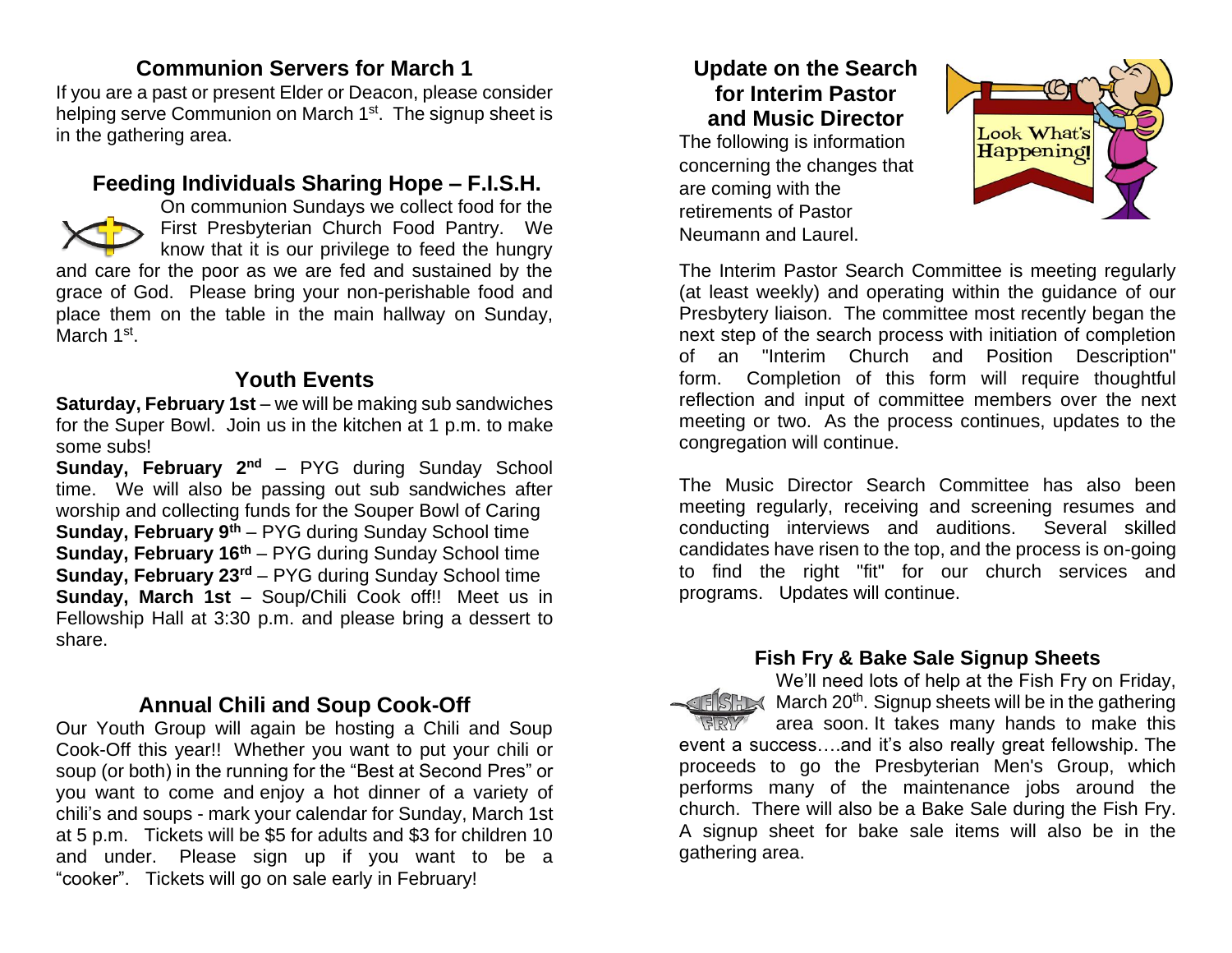#### **Mission News "Go the Second Mile" Matthew 5:4**



For the month of February, we are highlighting the Saginaw City Rescue Mission's Outreach Project, **Hope and Care Totes**.

The Rescue Mission's goal, through the **Operation Hope and Care** project, is to provide basic, personal hygiene items to hundreds of needy men, women and children in the Mid-Michigan area. People living on the street can tell you that living in a car or in an abandoned building can be tough. What a luxury these hygiene items would be!

Pick up a Hope and Care tote bag from the table in the main hallway. **Fill the bag with the complete list of items needed** that the Rescue Mission has requested. Please bring back to the church by Sunday, February 23.

| <b>Brush &amp; Comb</b>          | <b>Body Lotion</b>                      |
|----------------------------------|-----------------------------------------|
| Soap or body wash                | <b>Toothbrush &amp; Toothpaste</b>      |
| <b>Shaving cream</b>             | <b>Nail Clippers</b>                    |
| <b>Shampoo &amp; Conditioner</b> | <b>Deodorant</b>                        |
| Tissue                           | <b>Disposable razors</b>                |
| OTC pain relievers               | Hair gel                                |
|                                  | A little bag can make a big difference! |

#### **Inclement Weather Policy**



When Saginaw Township Schools are closed due to inclement weather (snow, ice, temperatures, etc.), any church programming for that day will also be cancelled. This includes any activity of

the church or outside groups that use church facilities. Examples are (but not limited to): Session, Committee meetings, Choirs, Bible Study, Women's Circle, Community events.



# **Scholarship Applications**

Scholarship applications and requirements are in the office for the MaryAnn Geiersbach Scholarship, the Muriel Lakey Scholarship and the Alma College Scholarship. Please return your application by March 22<sup>nd</sup>.

#### **Thanks!**

Trish and I want to thank you for the wonderful celebration of my retirement on Sunday. We thank you for your generosity and for your love throughout these 25 years. Thank you for the cards and notes and memories that you've shared over the past several weeks. It has been a wonderful ministry here, and you were such a big part of it! Thank you!

Thank you for putting up with me and my humor and for supporting me in all that I've done here. Thank you for being a healthy congregation!

As I said on Sunday, it is my prayer that you would be supportive of those who are searching for an interim pastor and a music director - surround them with your prayers. And when an interim pastor arrives, love that pastor as much as you love me. And when your new permanent, called pastor arrives, do the same. Love that pastor. It will be your best affirmation that my ministry with you was healthy, strong and enduring. Through these years it has been my main prayer in this ministry to deepen your commitment to Jesus Christ, his church and his mission. Your continued leadership in this congregation in the coming months and years will be the best tribute to me and my ministry.

Thank you!

*Jim*